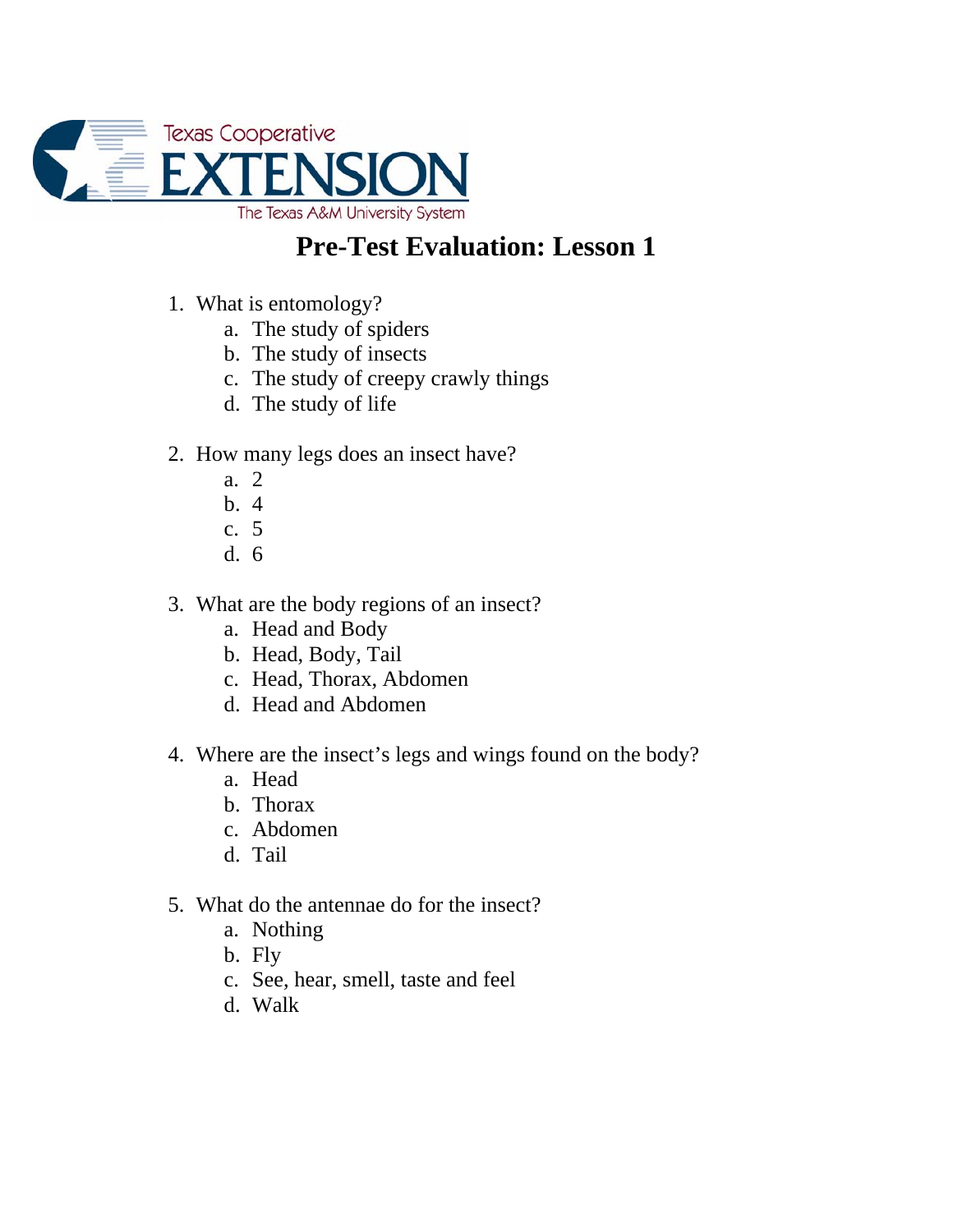

## **Post-Test Evaluation: Lesson 1**

- 1. What is entomology?
	- a. The study of spiders
	- b. The study of insects
	- c. The study of creepy crawly things
	- d. The study of life
- 2. How many legs does an insect have?
	- a. 2
	- b. 4
	- c. 5
	- d. 6
- 3. What are the body regions of an insect?
	- a. Head and Body
	- b. Head, Body, Tail
	- c. Head, Thorax, Abdomen
	- d. Head and Abdomen
- 4. Where are the insect's legs and wings found on the body?
	- a. Head
	- b. Thorax
	- c. Abdomen
	- d. Tail
- 5. What do the antennae do for the insect?
	- a. Nothing
	- b. Fly
	- c. See, hear, smell, taste and feel
	- d. Walk